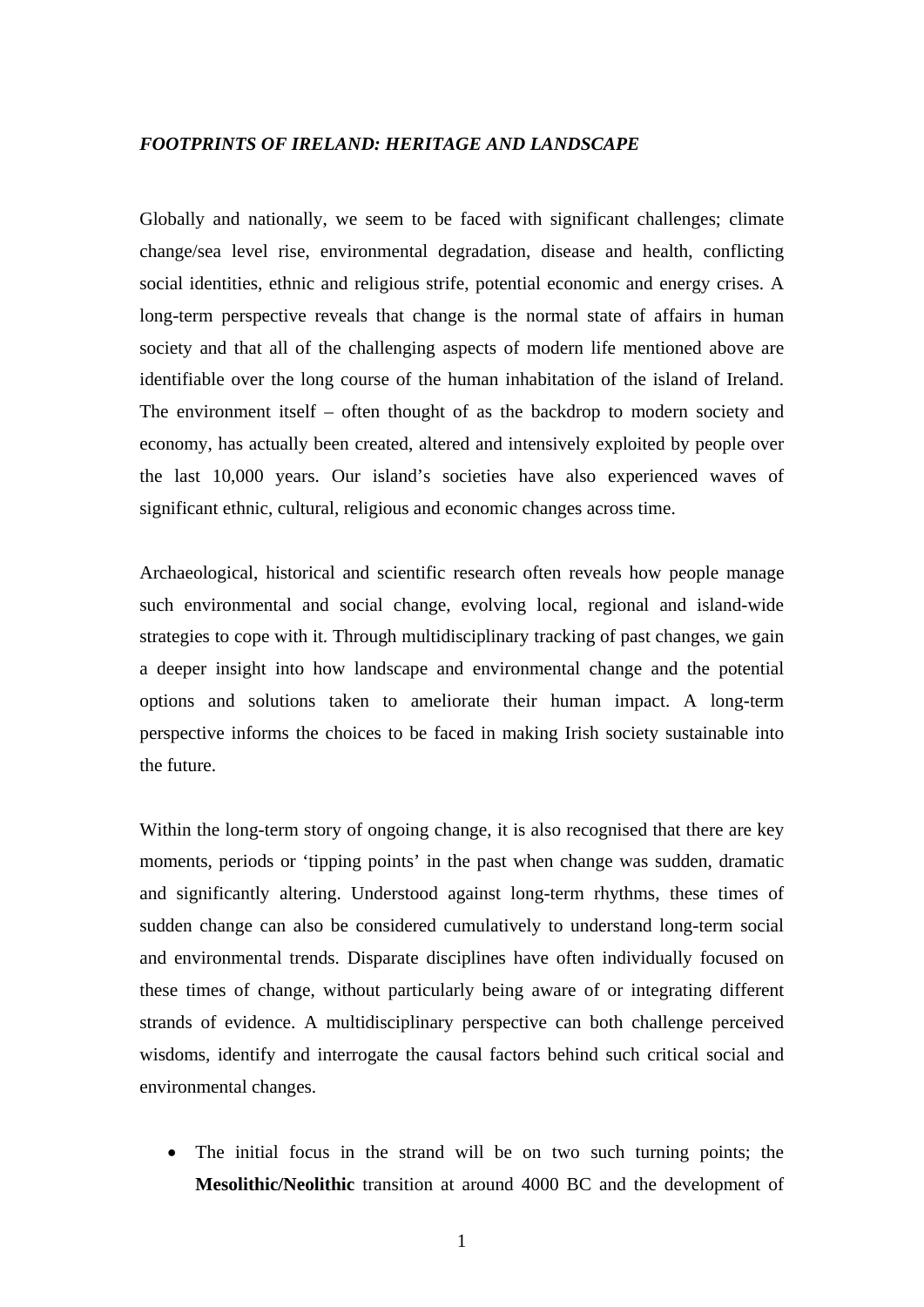Neolithic society and the major social, technological and economic transformations associated with the **early medieval period**, beginning around AD 600. Both were periods of immense social, ideological, environmental and economic change in Ireland and key to the foundations and creations of Irish identities in the modern era (e.g. the traditionally central role of farming in Irish society and culture; the role of early medieval antiquities in the construction of modern Irish identities) A multidisciplinary research programme on environment, climate, society, economy, animals and landscape aims to understand when, why and how these changes occurred.

Applications for the post-doctoral research positions are invited from scholars who have recently completed a PhD in archaeology or related disciplines in the humanities and social sciences or in the geosciences or biological sciences. Candidates must have experience and interest in carrying out research relevant to the theme. An outline of the broad research topics which the applicant would wish to pursue and how their qualifications and experience to date equip them to do so should accompany the application.

Applications froth the doctoral scholarships are invited from graduates in archaeology or related disciplines in the humanities and social sciences or in the geosciences or biological sciences that wish to undertake research leading to a doctorate on a topic directly related to the theme. An outline of the broad area of research envisaged at this stage should accompany the application.

Applications are particularly welcome that clearly demonstrate a multi-disciplinary perspective and/or that involve collaborative work drawing on and developing the research potential of data from the new archaeological evidence uncovered as a result of development-led projects over the last decade. Applications are equally wclcome for candidates taking a comparative, international perspective.

### Job description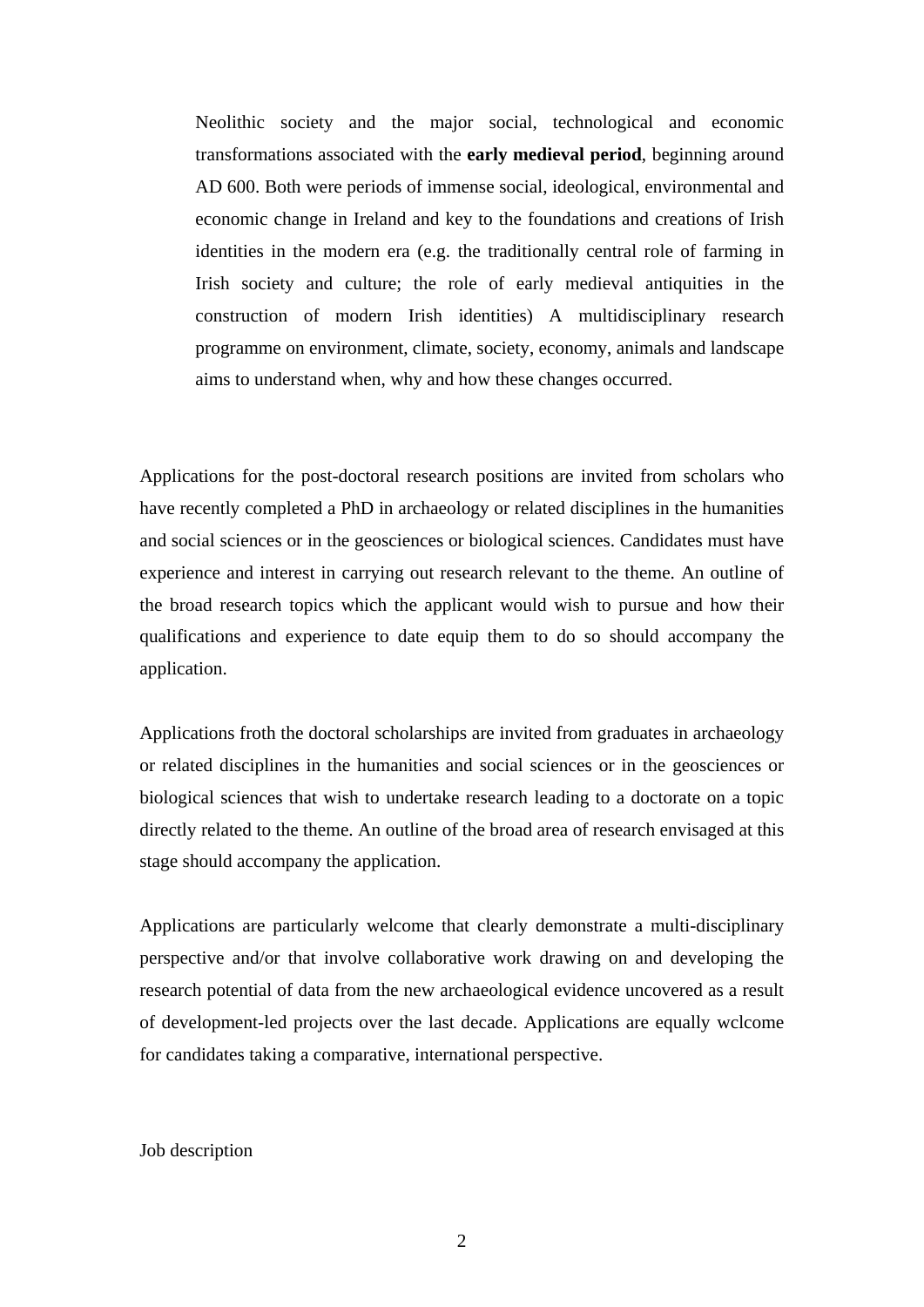## *Post-doctoral Fellow*

The primary task of the Postdoctoral Fellow is to contribute research of international publishable standard on topics connected with the theme under which they are appointed. This work may be a continuation of existing research that the Fellow was engaged in prior to appointment or may consist of new projects. The Fellow may work as sole researcher on project(s), as a member of a research team, or a combination of the two. The Fellow will report to a team leader with whom the schedule of work to be carried and working relationships with other relevant researchers will be negotiated and agreed. The Fellow may be required to contribute to the administration of activities related research on the theme (e.g. organising conferences and seminars) and/or to contribute to either undergraduate or postgraduate teaching. Administration and teaching together will not exceed 20 per cent of the Fellow's working time.

# *Doctoral scholars*

The primary tasks of doctoral scholars will be to participate in course-work and carry out supervised research such as will lead to an award of a PhD in accord with UCD regulations. Doctoral scholars will also normally be required to contribute 20 per cent of their time to teaching.

### *UCD Researchers in the Area*

Note: The following list is not exhaustive and confines descriptions of research interests to those in this thematic area

**Tom Bolger** ((School of Biology and Environmental Science); Professor of Biology and Head of School; research interests in Decomposition and Nutrient Fluxes in Ecosystems - the importance of biota, nutrient inputs and climate in determining rates of decomposition Bio-diversity - Enumeration, community assembly and establishment of ecosystem function. Effects of land use and climate change on biodiversity and nutrient fluxes.

**Joanna Brück** (School of Archaeology): materiality and identity in past societies, with a particular emphasis on the Bronze Age and on settlement and burial practices. Dr Brück co-ordinates the College of Arts and Celtic Studies research strand on material culture.

**Gabriel Cooney** (School of Archaeology): early prehistoric societies in Ireland and Britain, with a particular interest in landscapes, the archaeology of death, Neolithic society, monuments and stone axes.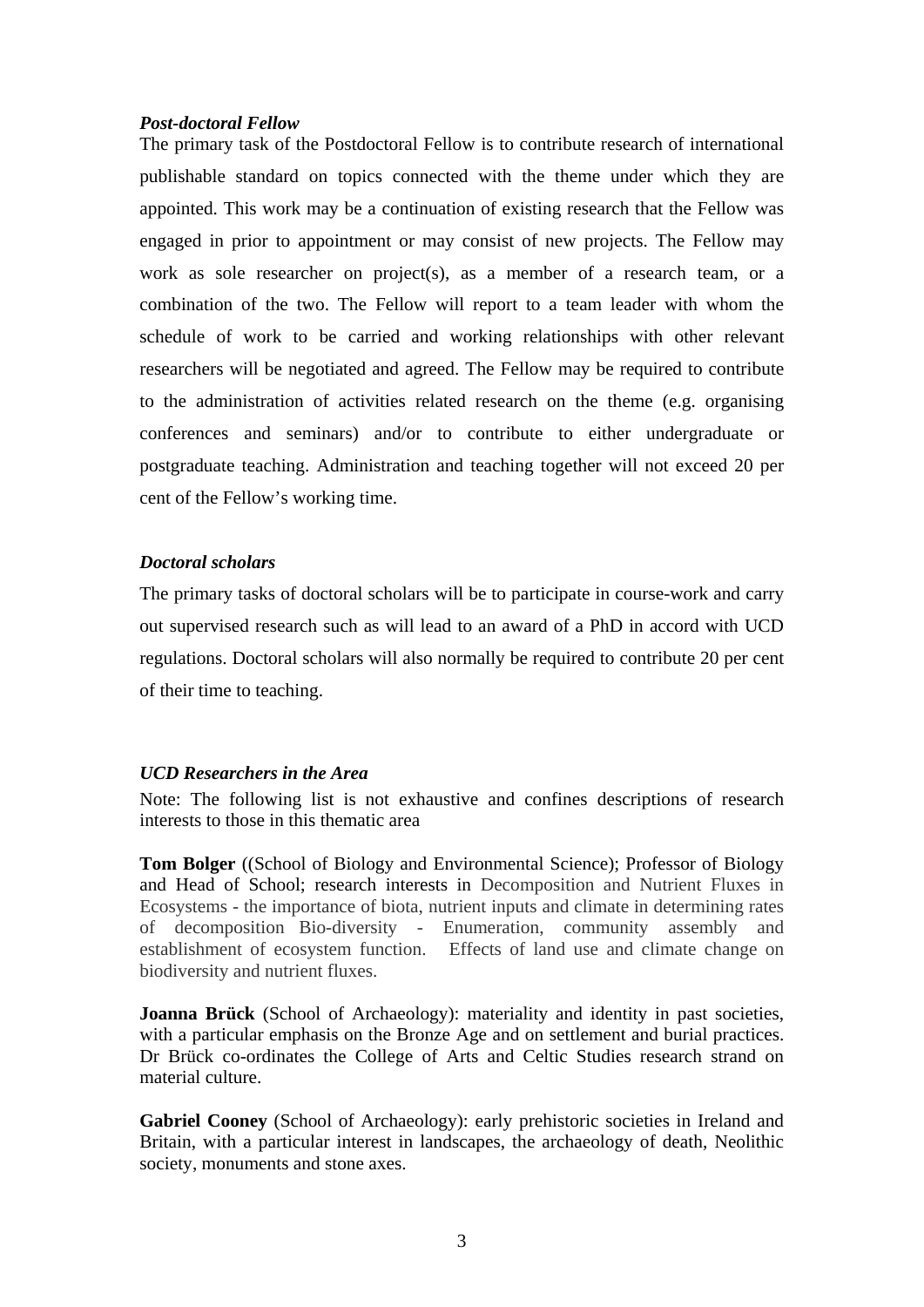Prof. Cooney is a P.I. of the Footprints strand.

**Stephen Davis** (School of Archaeology); environmental archaeology and the study of insect remains in the reconstruction of past habitats, environments and living conditions.

**Charles Doherty** (School of History and Archives): Early and medieval Irish history, 400-1600; Irish hagiography; settlement history; anthropology and the urban form; Kingship; economic history; Palaeography and the history of the book.

**Tom Hayden** (School of Biology and Environmental Science); genetics and Irish faunal populations; red deer in Ireland.

**Elva Johnson** (School of History and Archives) Early medieval Irish history; literacy and the creation of identity in early medieval Ireland; Late Antique Christianity and Christian controversy; history of sexuality; medieval travel literature.

**Helen Lewis** (School of Archaeology); geoarchaeology and environmental archaeology; study of soil processes on prehistoric and Viking Age archaeological sites; early human occupation in caves, and S.E. Asian archaeology

**Frank McDermott** (School of Geological Sciences), Head of School and leads the Palaeoclimate Research Group focussing on late Pleistocene climate variability, and is involved in an interdisciplinary research project on geomicrobiology.

John O Neill (School of Archaeology); Research focus on Irish prehistory with particular interests in landscape approaches, settlement and ceremonial activity in the Neolithic and Bronze Age, the archaeology of burnt mounds.

**Aidan O'Sullivan** (School of Archaeology); social identities, landscapes and material culture of early medieval Britain and Ireland; maritime and wetland archaeology; P.I. of Early Medieval Archaeology Project (EMAP) disseminating information on early medieval archaeological discoveries, 1930-2007.

**Muiris O'Sullivan** (School of Archaeology); Head of School; research interests in Neolithic Britain and Ireland and megalithic art in Atlantic Europe. Co-author of *Archaeology Foresight 2020* study.

**Alan Peatfield** (School of Archaeology); The archaeology of Bronze Age Aegean and Crete and the archaeology of conflict and warfare.

Pat Shannon (School of Geological Sciences) Petroleum exploration, basin analysis and marine geology. Basin modelling, sequence stratigraphy, sedimentology and petroleum prospectivity of the sedimentary basins of the North Atlantic. Prof. Shannon is a P.I. of the Footprints strand.

**Emma Teeling** (School of Biology and Environmental Science) Molecular phylogenetics and evolution Comparative genomics of mammals Bat sensory ecology, evolution and biogeography. Molecular evolution of sensory perception in mammals. Viral Phylogenetics and evolution.